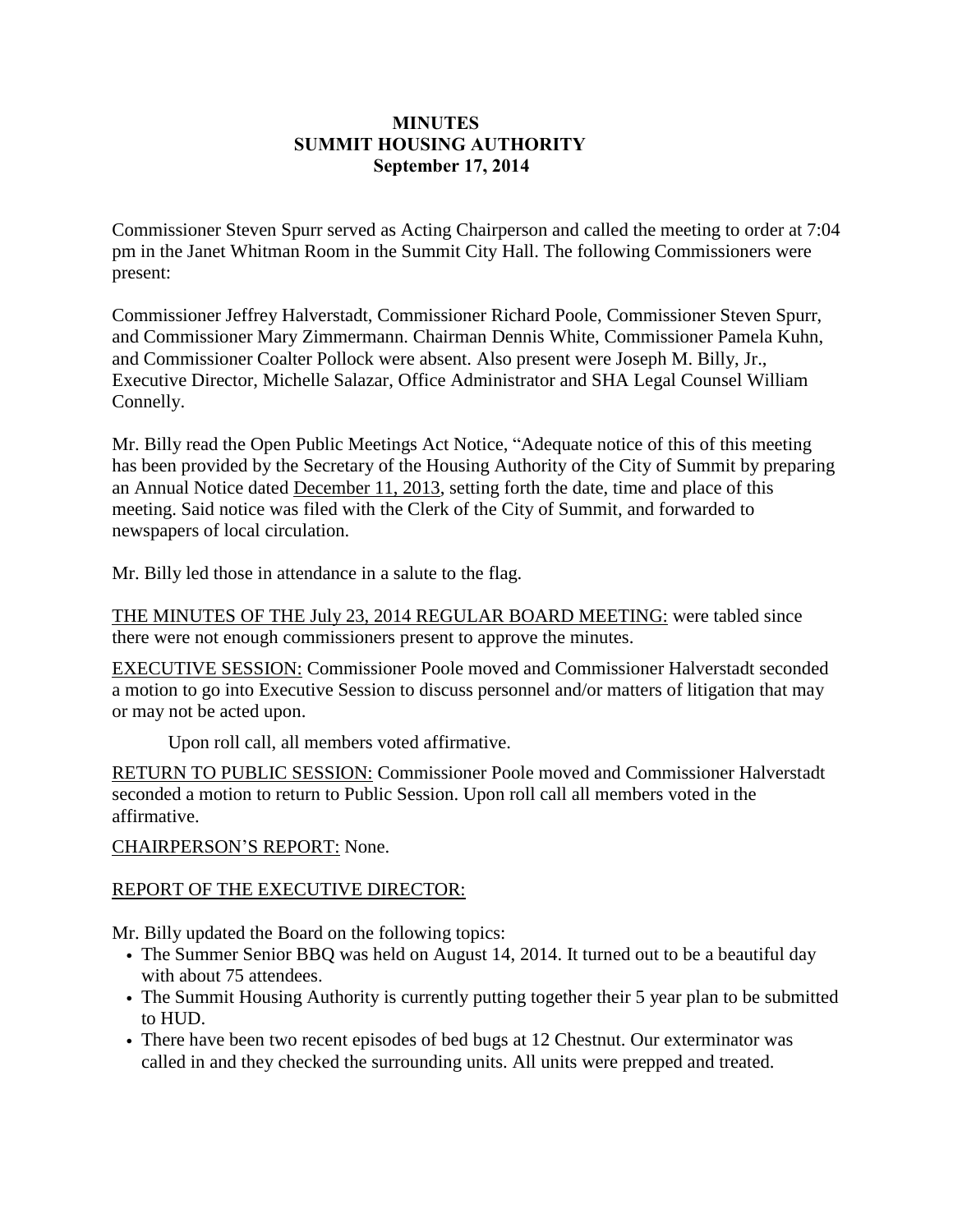- Mr. Billy met with the Executive Director of the YMCA about outreach activity programs for the seniors at 12 Chestnut. A survey has been put together and will be distributed to see what the seniors are interested in and what programs can be established.
- We are still awaiting the installation of the carpet in the 12 Chestnut Community Room.
- There is a resolution in your meeting packet to reject two bids we received for the window replacement project at Weaver Street because the bids were way above the engineers estimate. We will re-advertise and rebid the project. We are also awaiting funding for this project from the Rental Rehabilitation program through the city.

Commissioner Spurr asked if there are any preventative measures we should be taking to not get bed bugs. Mr. Billy said regrettably there are no preventative measures that can insure a resident will not get bed bugs. We will continue our dog sweeps every six months.

## RESIDENT ASSOCIATION REPORTS: None.

# COMMITTEE REPORTS:

**Operations: None. Commissioner Kuhn was absent. Mr. Billy did mention that all reports were emailed out with the Board Meeting Packet and that all three sites are fully leased. The PSE&G bill was only \$110 this month due to an error in computing usage. PSE&G was contacted and we were told of another error on the account and were advised to not pay the bills that were wrong and that they would send out corrected bills. Commissioner Spurr asked about what the Housing Authority would be doing to prepare for the upcoming winter weather. Mr. Billy said he would be buying extra calcium and rock salt in bulk earlier this year. The Housing Authority also had the trucks properly maintenance for the winter last year with new lights installed and our plows and snow blowers are up to date as well.**

**Affordable Housing**: Commissioner Poole mentioned the developer of Franklin Place has come back with a new plan to go off site with their affordable units and buy the house that is located at 31 Russell Place. They are proposing to knock it down and build a new 2 family house. They brought this latest plan to the City of Summit Affordable Housing Committee and would like them to recommend this project to the City Council. Commissioner Poole mentioned that the committee in general was in favor of the project. COAH continues to be in disarray with the Governor vetoing a bill extending the suspension of a 2.5% fee. The new COAH rules must be adopted by October 31, 2014 and registered by November 17, 2014. The city has filed lengthy comments in regards to COAH. The Rehab program was discussed as well because it ties into COAH.

## **Personnel: None.**

## **Residents Committee:** None.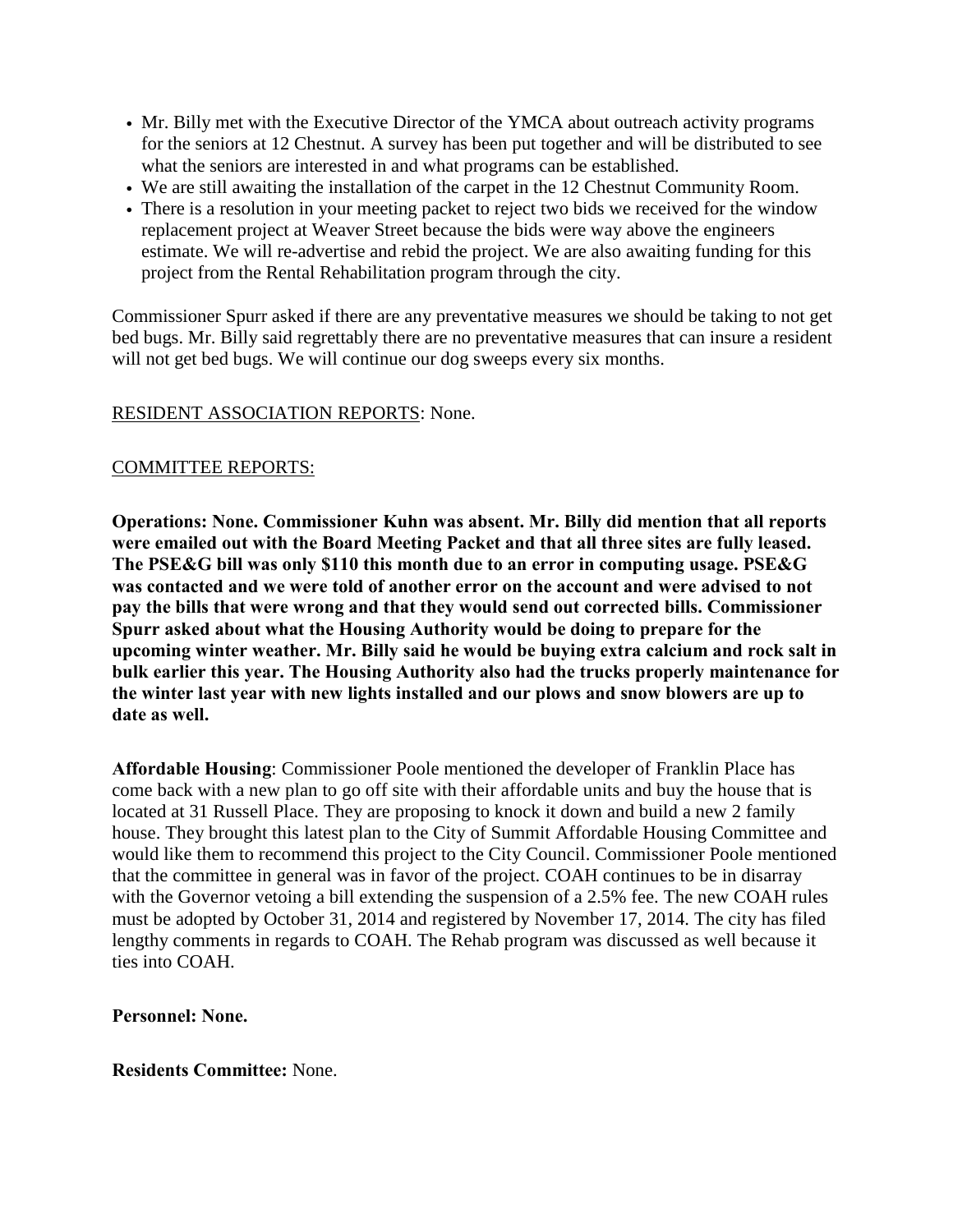**Public Relations:** None.

**Buildings & Grounds:** None.

OLD BUSINESS: None.

NEW BUSINESS: None.

#### CORRESPONDENCE: None.

#### RESOLUTIONS:

Commissioner Spurr moved for a Consent Agenda for:

- 14-17-9-1: Resolution Confirming Approval of the Payment of Invoices for the period of 7/24/14 to 8/27/14
- 14-17-9-2: Resolution Requesting Approval of the Payment of Invoices for the period of 8/28/14 to 9/17/14
- 14-17-9-3: Resolution Renewing Membership In The New Jersey Public Housing Joint Insurance Fund Effective January 1, 2015 Through December 31, 2017
- 14-17-9-4: Resolution Rejecting All Bids Opened On August 22, 2014 For The Window Replacement Project At The 2 Weaver Street Development And Authorizing The Re-Bidding Of The Project

Commissioner Poole seconded the Consent Agenda.

Upon roll call on the Consent Agenda, all members voted in the affirmative and the resolutions were approved unanimously.

#### COMMON COUNCIL LIAISON: None.

There being no further business before the Board, Commissioners Poole and Zimmermann moved and seconded adjournment. The motion passed by unanimous voice vote and the meeting was adjourned at 8:09 p.m.